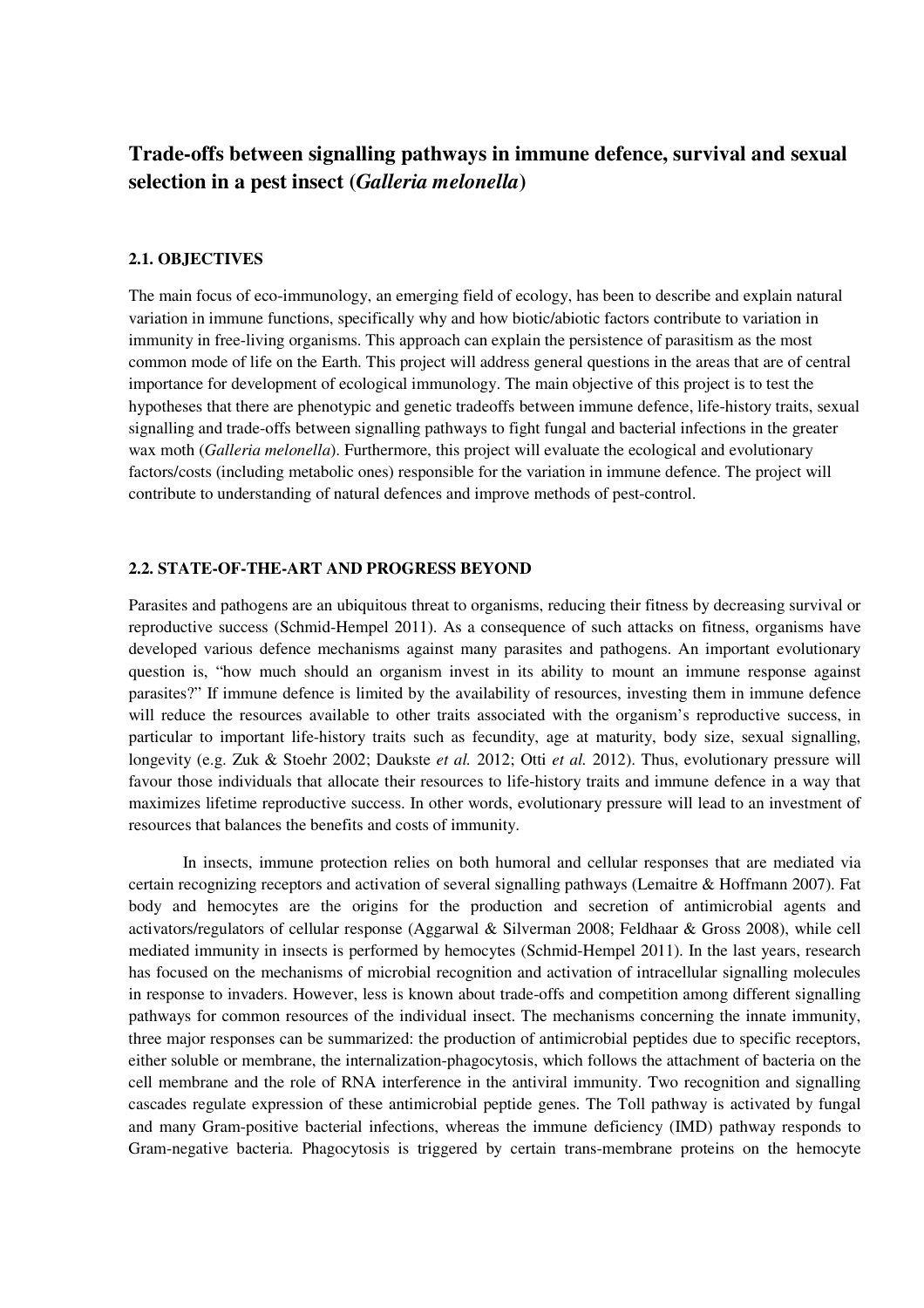surface. Further, insect immunity is characterized by the inducible expression of a large array of antimicrobial peptides and by the constitutive melanization–encapsulation response. Encapsulation is a non-specific, constitutive, cellular response through which insects defend themselves against multicellular pathogens such as fungi, nematodes and parasitoids (Gillespie *et al.* 1997), but it also plays a role in defence against viruses (Washburn *et al.* 1996). However, no studies have tested for a possible competition among the above signaling pathways, melanization-encapsulation response and other needs of the organisms for a common resource.

As fitness-related traits are often energetically costly, it has been hypothesized that selection should act directly on the energetics of individuals (Lovegrove 2003; Rezende *et al.* 2005). However, efforts to examine the relationship between fitness and components of the energy budget are surprisingly scarce. The existing studies have focused primarily on resting metabolic rate (RMR) of arthropods, reflecting the minimum energy required to keep an individual alive. It is still largely uncertain whether natural selection might influence RMR, and how consistent over time such influences might be (Boratynski & Koteja 2009).

Insects are excellent models to study trade-offs between immune function and immune defence, lifehistory traits, sexual signals and trade-offs between different arms of immunity because the immune defence system in insects is far less complex than the vertebrate immune system (Schmid-Hempel 2011). Insects are especially good to study metabolic basis of immunity, energetic costs of life-history traits and functions of organisms. In insects it is easy to perform infections by fungal and bacterial infections, and to measure the magnitude of the encapsulation response to a novel and standardized antigen such as a nylon monofilament (e.g. Köning & Schmid-Hempel 1995; Rantala *et al.* 2000; Rantala *et al.* 2002; Rantala *et al.* 2003a; Rantala *et al.* 2003b; Koskimaki *et al.* 2004; Rantala *et al.* 2004). It has been shown that the ability to encapsulate abiotic material is strongly related to the ability to encapsulate a parasite (Paskewitz & Riehle 1994; Gorman *et al.* 1996; Rantala & Roff 2005).

#### **Model organism**

The greater wax moth, *Galleria mellonella* L., is an international pest in bee-hives, larvae of which tunnel through the combs feeding on pollen, wax and honey. The greater wax moth combines acoustic and pheromone signalling in its sexual communication (Spangler 1987). Male greater wax moths have a small tymbal located on each tegula, with which they produce short pulses of 75 kHz sound when the wings are fluttered. Male pheromone is a strong aromatic scent (Leyrer & Monroe 1973) and females go to males in response to the pheromone (Finn & Payne 1977; Flint & Merkle 1983). Males can be stimulated to elevate their pheromone release rate not only in response to female wing produced sound, but also in response to artificially produced low- frequency sound or substrate vibration (Spangler 1987). Since both the amount of pheromone emitted and sonic signalling can easily be recorded and analysed (see Spangler 1987), the greater wax moth is an excellent object for the study of multiple signalling and immune defence. The greater wax moth is also easy to breed in laboratory and developmental time from egg to adult is very short (about 1 month, Dutky *et al.* 1962). Pilot experiments that we ran during the winter of 2010/2011 have shown that the proposed immunological methods (see Methods) work well in this species. Moreover, the use of *G.melonella* in bio-medical research will provide a novel insight into the infection biology of insect and also human pathogenic bacteria, fungi, viruses, and protozoa since this species has rich anti-microbial peptides present in the hemolymph (e.g. Harding *et al.* 2012; McLaughlin *et al.* 2012) providing important advantages in studying septic infection by several human pathogens; the large size of the larvae provides the possibility to inject desired microbial inoculums or anti-microbial therapeutics directly into the hemolymph as usually done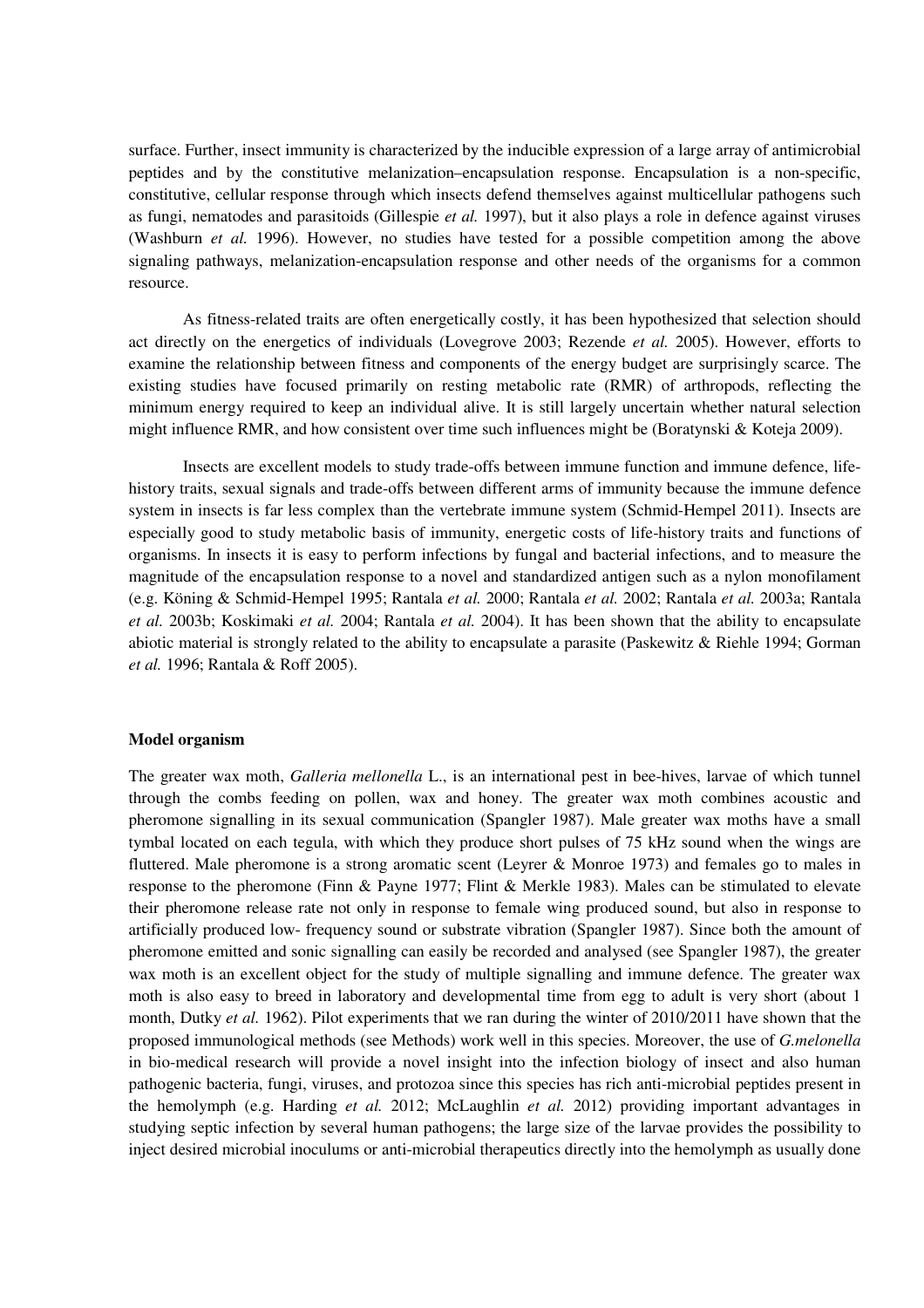in mammalian models; apart from septic infections studies *G.melonella* can be used to mimic oral infections by food-born pathogens like *Bacillus cereus* (Fedhila *et al.* 2010) and many other reasons will make this species as an outstanding study object (e.g. Fedhila *et al.* 2006; Peleg *et al.* 2009; Harding *et al.* 2012; McLaughlin *et al.* 2012; Vilcinskas 2012). Hence, results obtained in this project may be important not only for eco-immunology but also to the study of human diseases.

#### **Previous research of the topic**

My research interests concentrate on the ecological immunology, and in particularly the role of immune defence on survival, sexual selection, the role of immune defence as a life history trait, personality traits and metabolism in insects and genetics of immunity. During last five years I carried out several studies on immunocompetence of mealworm beetles (*Tenebrio molitor*), water-striders (*Aquarius najas*), damselflies (*Calopteryx spp.*) and xylophagous beetles. I conducted my foreign post-doctoral research at Turku University, Finland, and carried out some research at the University of Tartu in Estonia, where I have some ongoing projects in ecological immunology of birds. Currently, in Latvia I am working as a senior researcher at the University of Daugavpils. The proposed research project is a direct continuation of my previous work. I have several papers accepted or in press and also some manuscripts.

# **2.3. RESEARCH METHODOLOGY AND DETAILED WORK DESCRIPTION**

This project will address general questions in the areas that are of central importance for the development of ecological immunology. The main objective of this study is to test the hypotheses that there are phenotypic and genetic tradeoffs between immune defence, life-history traits, sexual signaling and trade-offs between signaling pathways to fight against fungal and bacterial infections. Furthermore, the ecological/evolutionary factors/costs responsible for the variation in immune defence will be evaluated.

### **I. Immune defence and multiple sexual signalling**

It has been hypothesized that secondary sexual traits provide reliable signals of a male's ability to resist parasites and pathogens (Hamilton & Zuk 1982). The immunocompetence handicap hypothesis provides a potential mechanism for reliable signalling in the form of trade-off between expenditure on trait expression *versus* expenditure on immunity (Folstad & Karter 1992; Rantala *et al.* 2012). It was found that juvenile hormone of insects has a dualistic effect on sexual signalling and immunosupression, suggesting that it may be the hormonal analogue to testosterone that maintains honesty in insect sexual signalling (Rantala *et al.* 2003a). Recent studies in insects and spiders have found that immune function shows a positive correlation with the expression of sexual ornaments (e.g. Rantala *et al.* 2000; Ryder 2000; Siva-Jothy 2000; Rantala *et al.* 2002; Rantala & Kortet 2003; Rantala *et al.* 2003a; Rantala *et al.* 2003b; Ahtiainen *et al.* 2004; Rantala & Kortet 2004), but studies on insects testing whether expression of a secondary sexual ornament is associated with resistance against real pathogens are still rare (e.g. Siva-Jothy 2000). Thus, clearly more work using real pathogens is needed. Recent studies suggest that animals use multiple signals in sexual communication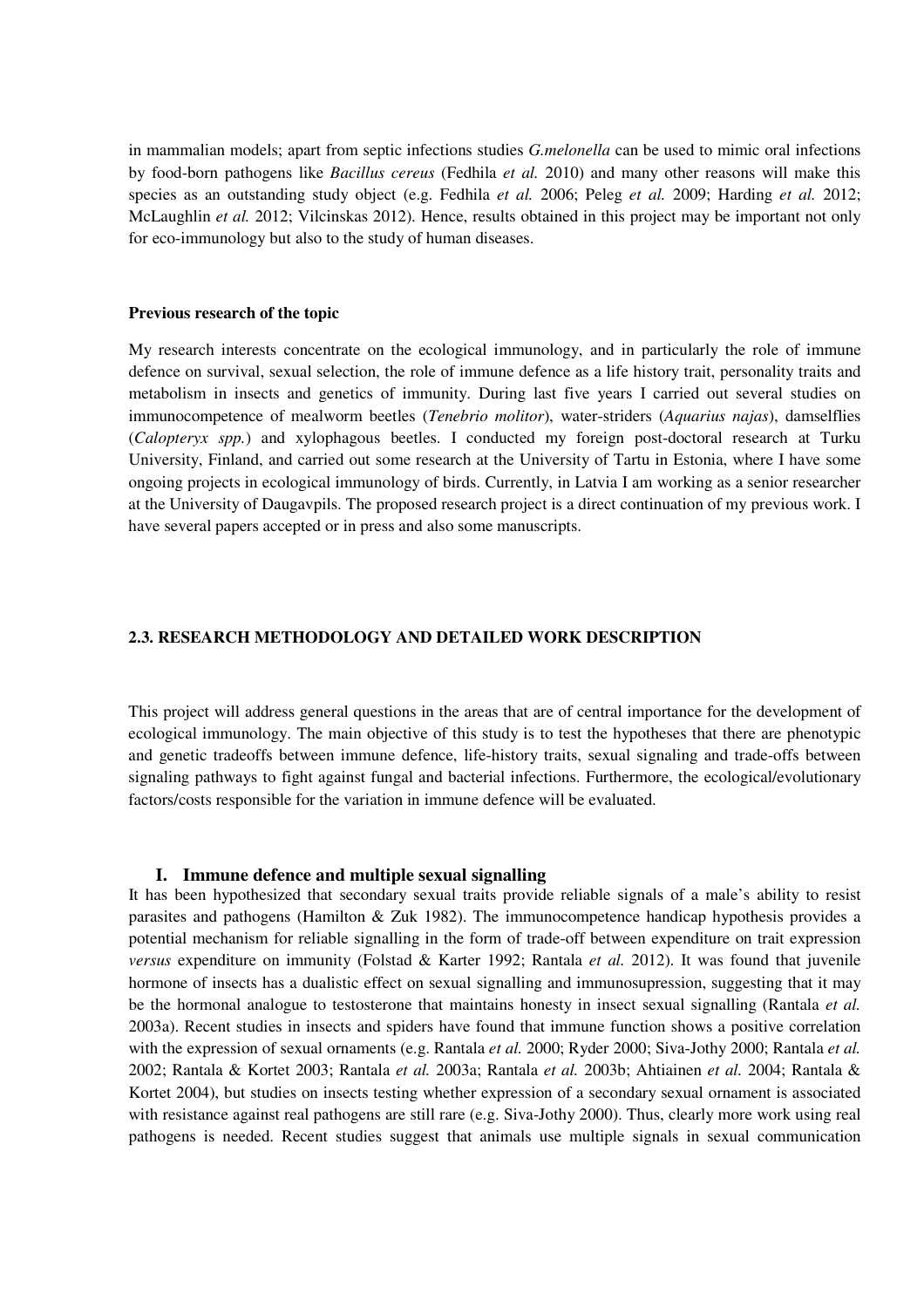(review in in Candolin 2003; Schmid-Hempel 2011). It is suggested that each component of a signal reflects a different aspect of the overall quality of an individual or that each ornament gives a partial indication of condition (e.g. Møller & Petrie 2002). However, there are only a few previous studies of immune function and multiple signals and they gave mixed results (e.g. Saino *et al.* 1999; Møller & Petrie 2002), with mixed results.

### **a) Multiple sexual signalling and immune defence in** *G.mellonella*

This study will determinate to what extent different signals reflect different components of immune defence and disease resistance. In addition, the condition dependence of sonic and pheromone signalling in *G*.*mellonella* will be assessed. We will manipulate male condition through their nutritional condition by allocating them to poor quality and high quality diet treatments. After the males have become sexually mature their sonic and pheromone signalling will be measured, followed by measurement of different parameters of the immune system and resistance against real diseases (see Methods). We predict that males raised on a poor quality diet treatment will have lower sexual signalling and immune defence than males from the high quality diet treatment group. Further, we expect stronger correlations between sexual signalling and components of immune defence among males from the poor quality diet treatment than in males from the high quality diet treatments.

# **b) Does the increased investment to sexual signalling reduce immune defence or survival?**

Theory predicts that for mate quality signals to be reliable they should be costly, a mechanism that is likely to drive condition-dependent expression of the signal in question (review e.g. in Kotiaho 2001; Schmid-Hempel 2011). However, the evidence behind this hypothesis is rather scarce. In this experiment we will test whether the increased investment to sexual signalling reduces immune defence or/and survival in *G.mellonella* and whether this cost of signalling is higher in males in poorer nutritional condition. To determinate the impact of genotype on the costs of sexual signalling, we will measure the costs of males within isofemale (genetic) lines (see **2.5).** Males of *G.mellonella* can be stimulated to elevate their pheromone release rate not only in response to female wing produced sound, but also in response to artificially produced low-frequency sound or substrate vibration (Spangler 1987). In this experiment we will manipulate male condition through their nutritional condition by allocating them to poor quality and high quality diet treatments as larvae. Two days after enclosion we will randomly assigned males to two different experimental treatments, either high sexual signalling treatment (exposed female wing produced sound) or low sexual signalling treatment (control). Then, we will assign males randomly to two different assays, either the immunological assays (see methods) or survival assays where we will measure the length of male life span. We predict that males stimulated to increase sexual signalling to have lower immune defence and reduced survival than control males. Furthermore, we predict that the cost of signalling will be greater in the low quality food treatment than in the high quality food treatment.

**c) The state dependent fitness cost of induced immune response in** *G.mellonella*. Despite its importance for the evolution of host defence, state-dependent fitness costs of immunity have received little attention (Moret & Schmid-Hempel 2000; Schmid-Hempel 2011). In this experiment we will manipulate the nutritional condition in *G.mellonella* and subsequently investigate the effect of an induced immune response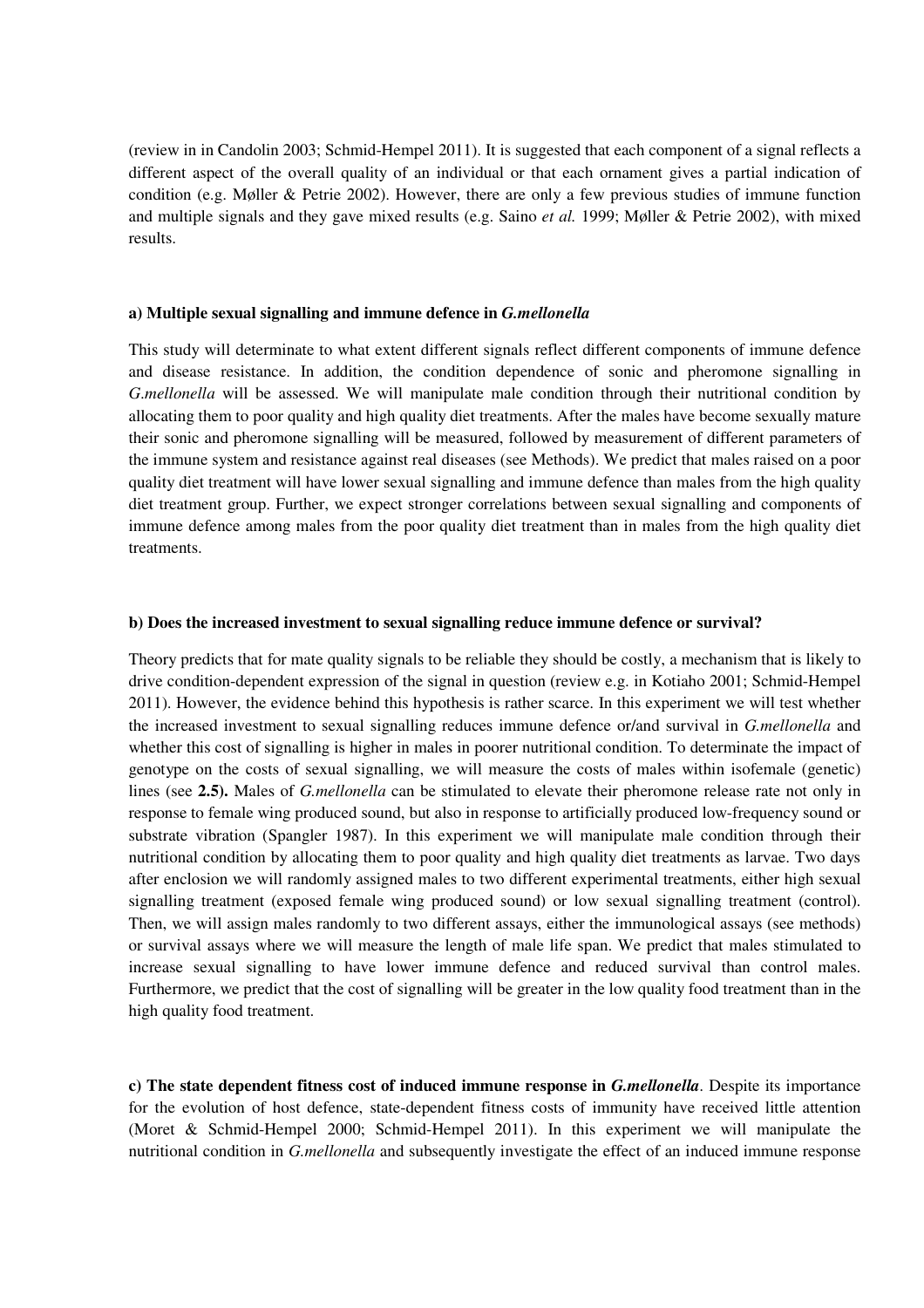on life-history traits and sexual signalling. To determinate the impact of genotype on the costs of the activation of immune system, we will measure the costs in individuals from isofemale (genetic) lines (see Methods) we will activate the immune system with (1) lipopolysaccharides (LPS), i.e., surface molecules extracted from *Escherichia coli,* or (2) sterile micro-latex beads, dissolved in Ringer. In both cases, the immune system is activated, but the artificial pathogen is unable to generate any pathogenic effect (Moret & Siva-Jothy 2003). Controls only will receive Ringer but otherwise will be treated identically. After the treatments we will measure the sonic and pheromone signalling and survival. If immunity is costly, we predict that the costs of the activation of immune system will be higher for males in lower body condition and that costs will vary among genotypes.

# **II. Genetic correlations between components of immune defence, life history traits and sexual signalling**

In this study we will test whether there are genetic correlations between sexual signalling and immune defence, and whether multiple sexual signals are genetically correlated. Further, we will examine the genetic variance and covariance within and between a number of immune function traits and other life history traits (see Methods), in order to identify potential genetic trade-offs constraining immune function expression. The good genes-theory of sexual selection predicts that a female may produce more viable offspring by choosing and mating with males who bear viable as well as attractiveness alleles that are inherited by both sons and daughters (Pomiankowski 1988). Since immune defence is an important component of the viability of an organism, it is possible that attractiveness alleles are linked with alleles for immune defence (Hamilton & Zuk 1982). On the other hand, if there is tradeoff between resistance and attractiveness, there would be negative genetic correlations between components of immune defence and components of sexual signalling (see Verhulst *et al.* 1999).

To obtain paternal half-sib families for the estimation of genetic parameters, each of 50 haphazardly selected males will be mated with three females. Larvae will be reared individually and for each individual, we will record development time, body mass, sexual signalling (sonic and pheromonal) and immune defence (see Methods).

# **III.Selective lines for increased resistance**

Although it is commonly thought that costs and trade-offs evolving immunity exist (i.e. antagonistic pleiotropy), we know very little about the nature or magnitude of these costs and trade-offs. A powerful technique for identifying trade-offs between fitness components is the study of correlated responses to artificial selection (Roff 1992). The aim of this experiment is to measure the correlated responses to artificial selection for enhanced resistance against diseases. We predict that increased investment to immune defence should slow developmental rate and reduce fertility. Further, because there may be trade-offs between different components of immune system (e.g. Cotter *et al.* 2004; Rantala & Roff 2005), selection for enhanced resistance against a bacterial disease may reduce an individuals ability to encapsulate pathogens and to resist fungal disease.

The base stock will be split into twelve lines, four to be selected for increased resistance against *Bacillus thurigiensis* subspecies *gallerie,* four lines to be selected for increased resistance against entomopathogenic fungi using an isolate of *Beauveria bassiana* (see Methods), and the remaining four to serve as a control. Each new generation of the selection lines will be bred from larvae that survive LD50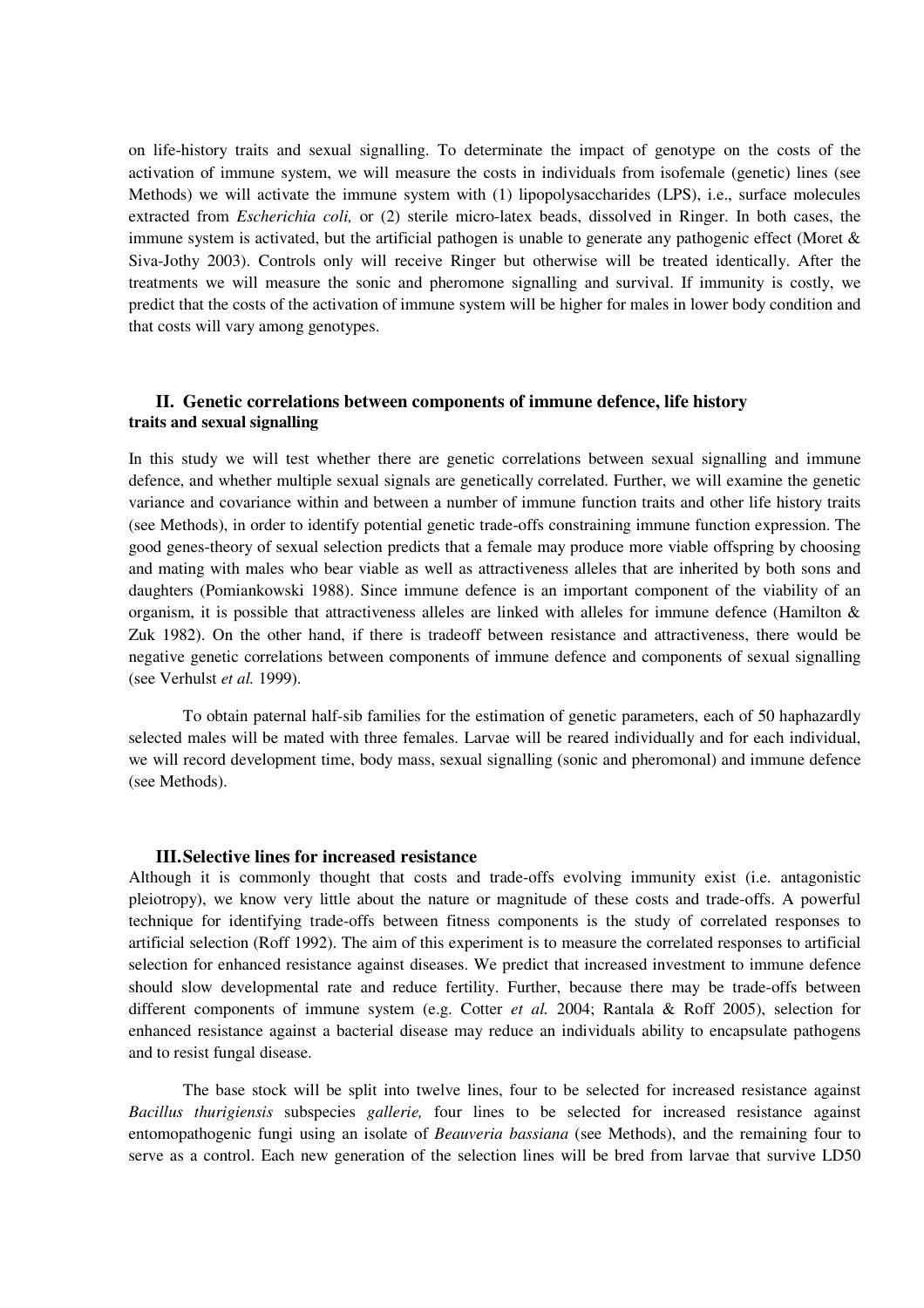doses of the disease. To minimize inbreeding, a population size of at least 100 will be maintained in all lines. After 12 generation we will test for correlated responses to selection by comparing a range of fitness and immunological parameters in control and selected lines (see Methods). Further, we will test whether lines selected for increased resistance have higher metabolic rate than control lines. In addition, we will test whether increased immune defence has effects on the sexual signalling of males. Parasite mediated sexual selection is an important explanation for the evolution of sexual ornaments (Hamilton & Zuk 1982; Kortet *et al.* 2010). However, most studies to date have used manipulations of parasite load to test the intraspecific predictions, and very few studies have attempted to manipulate resistance itself. The rationale underlying this study using selection lines is that selecting for increased resistance could result in a correlated response of attractiveness. This correlated response could be (i) negative, if a trade-off between resistance and arises, or (ii) positive, if parasite-mediated sexual selection shapes a positive genetic correlation between resistance and attractiveness.

**IV.Cost and benefits of evolving under experimentally enforced polyandry or monogamy** The aim of this study is to examine whether experimentally enforced polyandry (conflict and sexual selection) or monogamy (no conflict and no sexual selection) influences sexual signals and immune defence. We predict that enforced monogamy leads to reduction in the production of pheromones and sonic signalling and improves immune defence in males. It is important to note that this study gives us also an opportunity to study sexual conflict as a by-product. Newly enclosed moths will be divided into two treatments with four replicate lines of each, and started simultaneously: four polyandry lines, each 25 males and 25 females housed together in containers and four monogamous lines, each consisting of 20 pairs, housed one pair to a vial. After 20 generations moths will be kept under relaxed selection for one generation (all lines from both treatments in containers with 50 males and 50 females). This ensures that any differences we subsequently note will not to be due to differential maternal effects or phenotypic differences due the different housing conditions of the lines (see Martin & Hosken 2003). The offspring of these moths will be used to measure the effect of different treatments on immune defence and sexual signalling (see methods below).

# **V. Effect of inbreeding on immune defence and sexual signalling**

Inbreeding is predicted to decrease the resistance of a population to parasites and disease (e.g. Sorci *et al.* 1997). However, this issue is controversial and there is limited rigorous scientific evidence available, most of which is in vertebrates. In this experiment we will test whether inbreeding reduces immune defence, fecundity and sexual signalling in *G. mellonella.* Additionally, we will test whether females can use male pheromone signals to avoid inbreeding (for preference test see Rantala *et al.* 2002; Rantala *et al.* 2003a; Rantala *et al.* 2003b; Kivleniece *et al.* 2010; Daukste *et al.* 2012; Krams *et al.* 2012a). For colonizing organism, such as *G. mellonella,* that are likely to suffer relatively high levels of inbreeding at frequent intervals, inbreeding depression could significantly influence the evolution of traits and their genetic architecture.

To generate inbred individuals we will use full sib families that will be grouped into pairs. From each pair, we will form two inbred families by brother-sister mating and two outbred families by reciprocal matings of a male and a female from each family within the pair (for method see Roff 1998). This approach avoids the problem of different genetic backgrounds. The advantage of this particular breeding design is that, within each group, there is an equal representation of alleles, only their combinations changing (Roff 1998). When they are sexually mature we will measure the sonic and pheromone signaling of males and then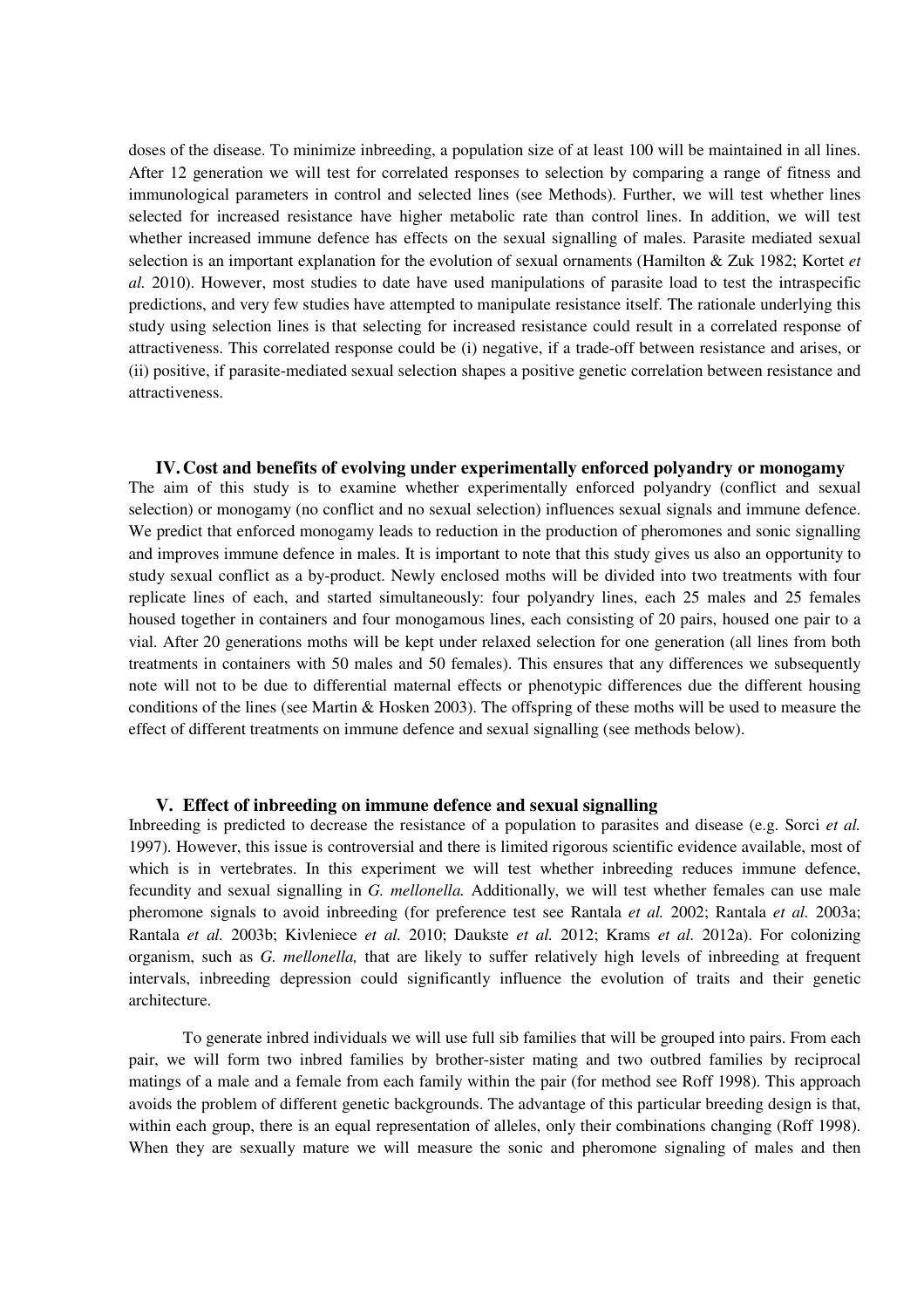different parameters of immune system and resistance against real diseases (see Methods). Following the theory, we predict that in *G. mellonella* inbreeding will reduce immune defence. Because sexual signals are often condition dependent, we predict that inbreeding will also reduce sexual signalling. Our preliminary studies in *G. mellonella* suggest a strong inbreeding depression on life history traits. There are two major hypotheses to account for the existence of inbreeding depression. According to the dominance hypothesis, inbreeding increases the frequency of homozygous combinations of deleterious recessive alleles thereby decreasing fitness (Davenport 1908), whereas the overdominance hypothesis posits that inbreeding increases homozygosity and thus reduces the frequency of the superior heterozygotes (East 1908). In this experiment we will test these predictions using inbred lines. The basic design will follow Roff (2002) in that we will inbreed eight separate lines for 15 generations and then construct all possible crosses among lines. After outbred and inbred progeny achieve sexual maturity we will measure the levels of sexual signalling and immune defence (see methods). According to the overdominance hypothesis the mean trait value of the among-line crosses will be equal to that of the outbred population, whereas the partial dominance hypothesis predicts that mean trait value of the among-line crosses will exceed that of the outbred population (Roff 2002). The inbred lines established for this experiment will be used later for the experiments **3.1(**b & c).

# **VI.Trade-off between costs of running the Toll pathway, the IMD pathway and PO cascades**

Fungal or Gram-positive bacterial infections may occur simultaneously with infections caused by Gramnegative bacteria. Infections that require different signalling pathway or the same pathway may occur in short intervals one by one. It would be important to study whether insects can easier resist co-infections of two different pathogens, which activate the same of different signalling pathways. These trade-offs will be studied also between the Toll pathway, the IMD pathway and encapsulation response, which is based on phenoloxydase (PO) cascades. To the best of my knowledge this is never done in insect studies of ecoimmunology.

#### **Laboratory stock and methods**

### **Insects**

The greater wax moths that will be used in these experiments will be taken from a laboratory stock population originating from approximately 600 individuals and maintained on artificial diet at the University of Daugavpils by the applicant since September 2012. To reduce the likelihood of genetic drift or inbreeding, the stock population will be maintained at 2000-4000 breeding individuals.

### **Sexual signalling**

To record sound from individual moths we will use a digital recording system, microphones sensitive to sonic and/or ultrasonic frequencies, and speakers capable of emitting sonic and ultrasonic sound (see Takács *et al.* 2003). The basic apparatus for detecting relative pheromone release rates from a single male is shown by Spangler (1987). The male pheromone will be detected with a Calectro 54-807 hydrocarbon sensor which is sensitive to both the n-nonanal and n- undecanal components of the pheromone released by the wing glands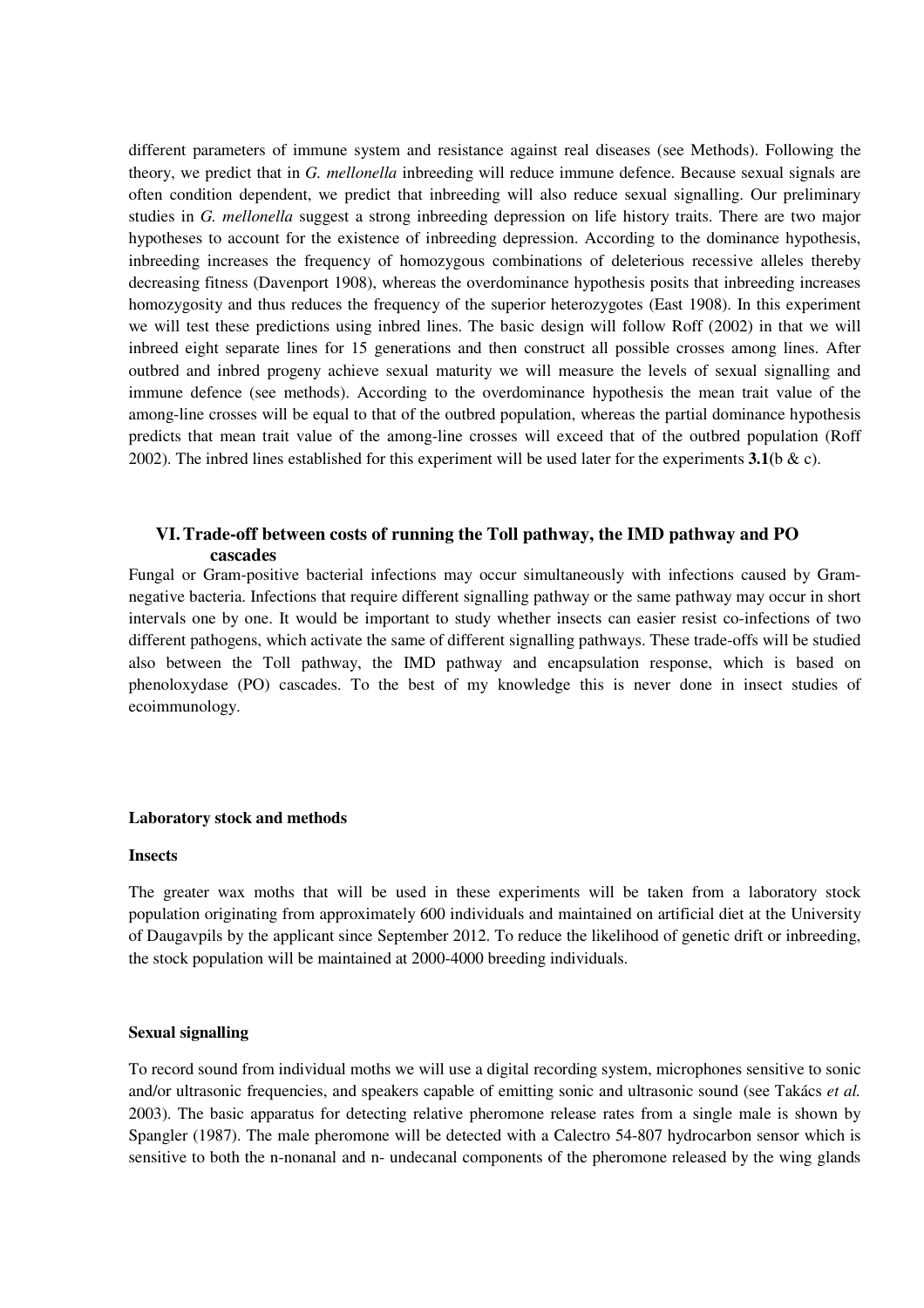of male greater wax moths (Spangler 1987). To test female preference on pheromones of different males we will use the traditional filter paper experiment (Rantala *et al.* 2002; Krams *et al*. 2012b *in press*).

#### **Assays of innate immune function**

Encapsulation rate will be measured by inserting a nylon implant into the hemocoel. After three hours the implant will be removed and photographed under a light microscope with a digital camera. These pictures will be analyzed using the Image J software (e.g. Kivleniece *et al.* 2010). Once implants have been removed, we will collect haemolymph samples. Phenoloxidae (PO) -activity will be measured by using L-DOPA as a substrate (see Rantala *et al.* 2002; Rantala *et al.* 2003a; Rantala *et al.* 2003b). Protein contents will be determined with BioRad Protein Assay method based on the method of Bradford on a Multilabel counter. PO-activities will be expressed as PO units per mg protein. The lysozyme activity of the haemolymph will be assayed turbidometrically using lyophilised cells of *Micrococcus lysodeicticus* bacterium (see Rantala & Kortet 2003, 2004).

## **Assays of resistance against real parasites and pathogens**

To test resistance against bacterial disease, we will use a *Bacillus thurigiensis* subspecies *gallerie* (Gram positive) (Novosibirsk, Russia). This is a specific strait of bacteria for *G. mellonella* and it has been used as a tool for the control of greater wax moths (see Dubovskiy et al. 2005). LD50 doses will be determined by giving a separate group of larvae five increasing doses of bacteria and selecting the dose that comes closest to killing 50% of the animals. Animals will receive  $3 \mu$  injections using a Hamilton syringe. After the injection, individuals will be housed individually in plastic bins with food ad lib and mortality will be recorded daily. *Serratia marcescens* (Gram negative) also will be used for activation of the immune system (Tan *et al.* 2006).

We will assess resistance to entomopathogenic fungi using *Beauveria bassiana.* This entomopathogenic fungy are widely used to control pest insects and it is known to be effective against *G.mellonella*  (Vilcinskas & Matha 1997). We have a large culture of this disease which I have maintained at the University of Daugavpils. LD50 doses will be determined by giving a separate group of larvae five increasing doses of conodians and selecting the dose that will come closest to killing 50% of the animals. Larvae will be dipped into conidian suspension (or control). Mortality will be recorded daily and the cause of mortality will be verified.

We will combine infections of *B.bassiana* and *B.thurigiensis* to perform subsequent activations of the Toll pathway, and *B.bassiana* or *B.thurigiensis* and *Serratia* strains to activate the both signalling pathways in the context of sexual signaling and survival.

#### **Time schedule for the proposed research**

Although the applied project is scheduled to start in January 2013, we have already established laboratory stocks for *G. mellonella.* Further, we have done all required preliminary experiments. Laboratory work for the studies I and V will be conducted during years 2013 and 2014, and study II will be conducted during the year 2015. Selective lines for increased resistance (III) will be started during the spring of 2013 and lines will be maintained until the end of 2016. Experiment IV will be started in the end of 2013 and lines will be